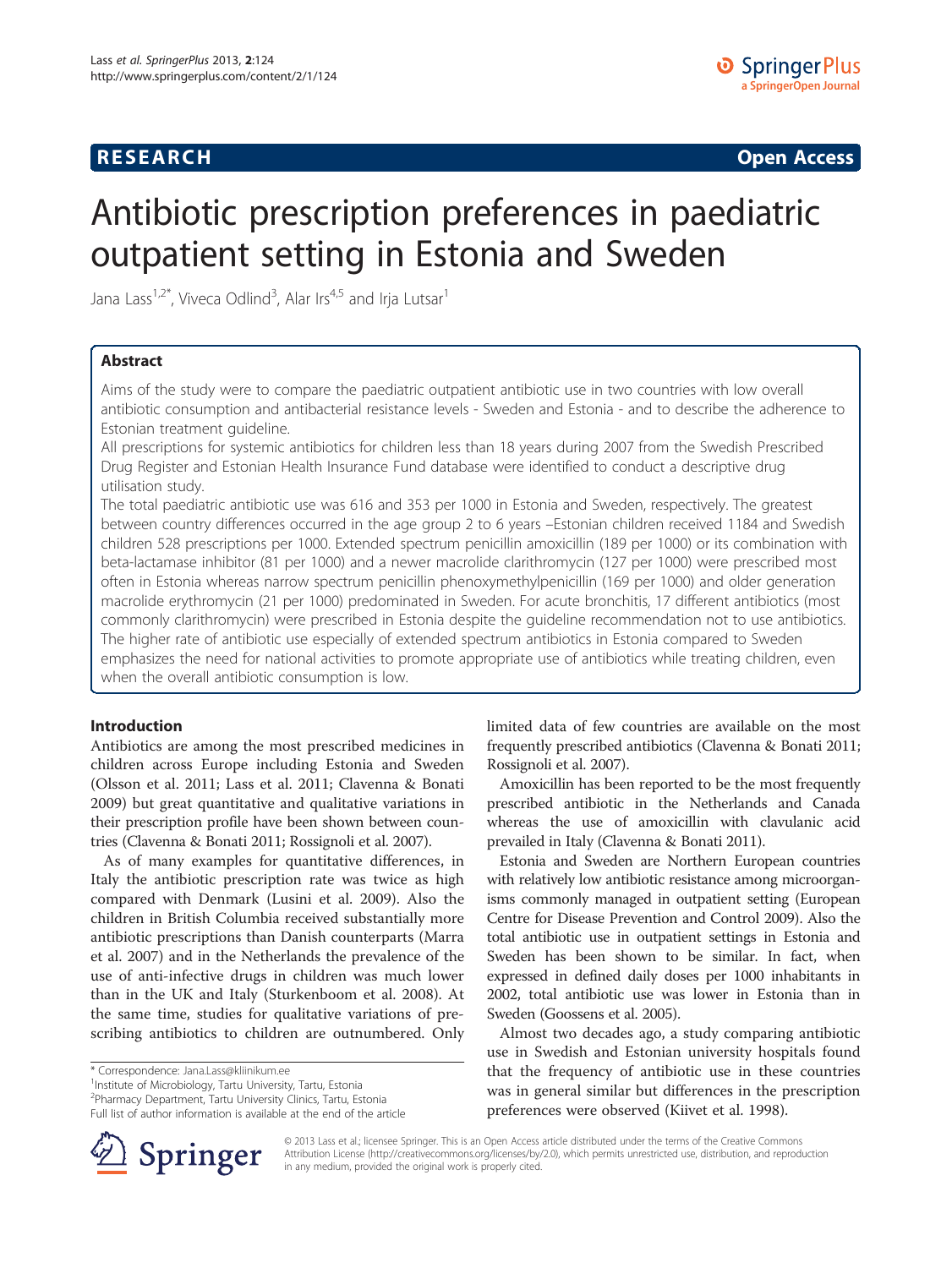We are not aware of studies specifically comparing paediatric antibiotic prescription preferences in these countries.

Most antibacterial drugs are prescribed to children for the treatment of common paediatric conditions such as upper respiratory tract infections and acute otitis media (AOM) (Lusini et al. [2009](#page-7-0); Finkelstein et al. [2000](#page-7-0)). Both conditions are often self-limiting viral infections, typically not benefitting from antibiotic therapy (Rossignoli et al. [2007;](#page-7-0) Moro et al. [2009;](#page-7-0) Hare et al. [2006](#page-7-0)) and are thus major causes of inappropriate antibiotic prescribing in the outpatient setting (Nitzan et al. [2010](#page-7-0)) and potential targets for interventions to improve the use of antibiotic medicines. Sweden has a nationwide government-funded multidisciplinary programme STRAMA ([http://www.](http://www.strama.se) [strama.se\)](http://www.strama.se) to fight against the over- and misuse of antibiotics, no similar programme exists in Estonia. As a positive result, after initiation of STRAMA, the outpatient paediatric antibiotics use fell 34% in Sweden between the years 1992 and 2002 from 1159 to 764 prescriptions per 1000 (Högberg et al. [2005\)](#page-7-0).

The first aim of this report was to compare the general antibiotic consumption rates and prescription preferences in paediatric outpatient settings in Estonia and Sweden. Secondly, we describe the selection of antibiotics for the most common diagnoses by physicians in Estonia and adherence to treatment guideline.

## Methods

## Setting

Estonia and Sweden both have government supported public health services. In Estonia, the general practitioners (GP) provide primary care and access to health care is fully covered to all subjects below 19 years. Antibiotics are fully reimbursed for children younger than 4 and 90% of the price of medicines is reimbursed from 4 to 16 years. Exceptionally, for cystic fibrosis patients, 100% of the ciprofloxacin price is reimbursed regardless of age.

In Sweden, the cost of antibiotics – like most other prescription medicines – is partly reimbursed. If the total cost for medicines during one year has surpassed a ceiling of SEK 1800 (around  $\epsilon$ 200), the cost is fully reimbursed.

In both countries antibiotics are exclusively prescription medicines.

#### Design

We conducted a descriptive drug utilisation study based on the Estonian Health Insurance Fund (EHIF) and Swedish Prescribed Drug Register (SPDR) database. Both are nationwide prescription databases, containing electronically submitted data of all prescription medicines dispensed by the pharmacies to individuals receiving

ambulatory care. The Estonian database contains individual patient and physician identification numbers and is diagnosis-linked. The Swedish database contains product identification and patient's age but no information with regard to dose or indication.

We identified all prescriptions for systemic antibacterial drugs (Anatomical Therapeutic Chemical (ATC) code J01) released for children aged less than 18 years between January 1 and December 31, 2007, from both databases.

We used the following data from the EHIF: patient's age, prescriber speciality, drug data (package code, ATC Code, name of the active substance, brand name) and information on subsequent diagnoses.

From the Swedish database aggregated data on the number of prescriptions for each active substance for each age group was obtained.

We stratified the children by age based on the International Conference of Harmonization guideline as newborns and infants (0-1,99 years), pre-school children (2–5,99 years), school children (6-11,99 years) and adolescents (12–17,99 years) ([2000\)](#page-7-0).

Population data were obtained from the Statistics Estonia ([http://pub.stat.ee/px-web.2001/Database/](http://pub.stat.ee/px-web.2001/Database/Rahvastik/databasetree.asp) [Rahvastik/databasetree.asp\)](http://pub.stat.ee/px-web.2001/Database/Rahvastik/databasetree.asp) and from Statistics Sweden ([http://www.scb.se\)](http://www.scb.se/).

We used the Estonian national guideline for diagnosing and treating common infections in outpatient settings in Estonia, approved in 2005 [http://www.](http://www.ravijuhend.ee) [ravijuhend.ee](http://www.ravijuhend.ee).

In Sweden, recent national guidelines on the treatment of acute otitis media, rhinosinusitis, pharyngotonsillitis and lower respiratory infections have been published by the Medical Products Agency (<http://www.lakemedelsverket.se>).

## Data analysis

We expressed the paediatric antibiotic use as number of prescriptions for systemic antibiotics (ATC code J01) per 1000 children aged until 18 years (included) in the population/year and calculated the 95% confidence intervals (CIs) by using R64 software [\(http://www.r-project.org/\)](http://www.r-project.org/).

## Results

## Antibiotic consumption - Estonia versus Sweden

The paediatric population in 2007 was 7.5 times smaller in Estonia (n = 258,515) as compared with Sweden (n = 1, 933, 920). At the same time the total paediatric antibiotic use was almost twice as high - 616 per 1000 (95% CI 613 to 619) in Estonia versus 353 per 1000 (95% CI 352 to 354) in Sweden (Figure [1](#page-2-0)).

The highest prescription rate in Estonia was found among 2 to 6 year old children whereas in Sweden it was highest among those less than 2 (Figure [1\)](#page-2-0). The greatest difference between the two countries occurred in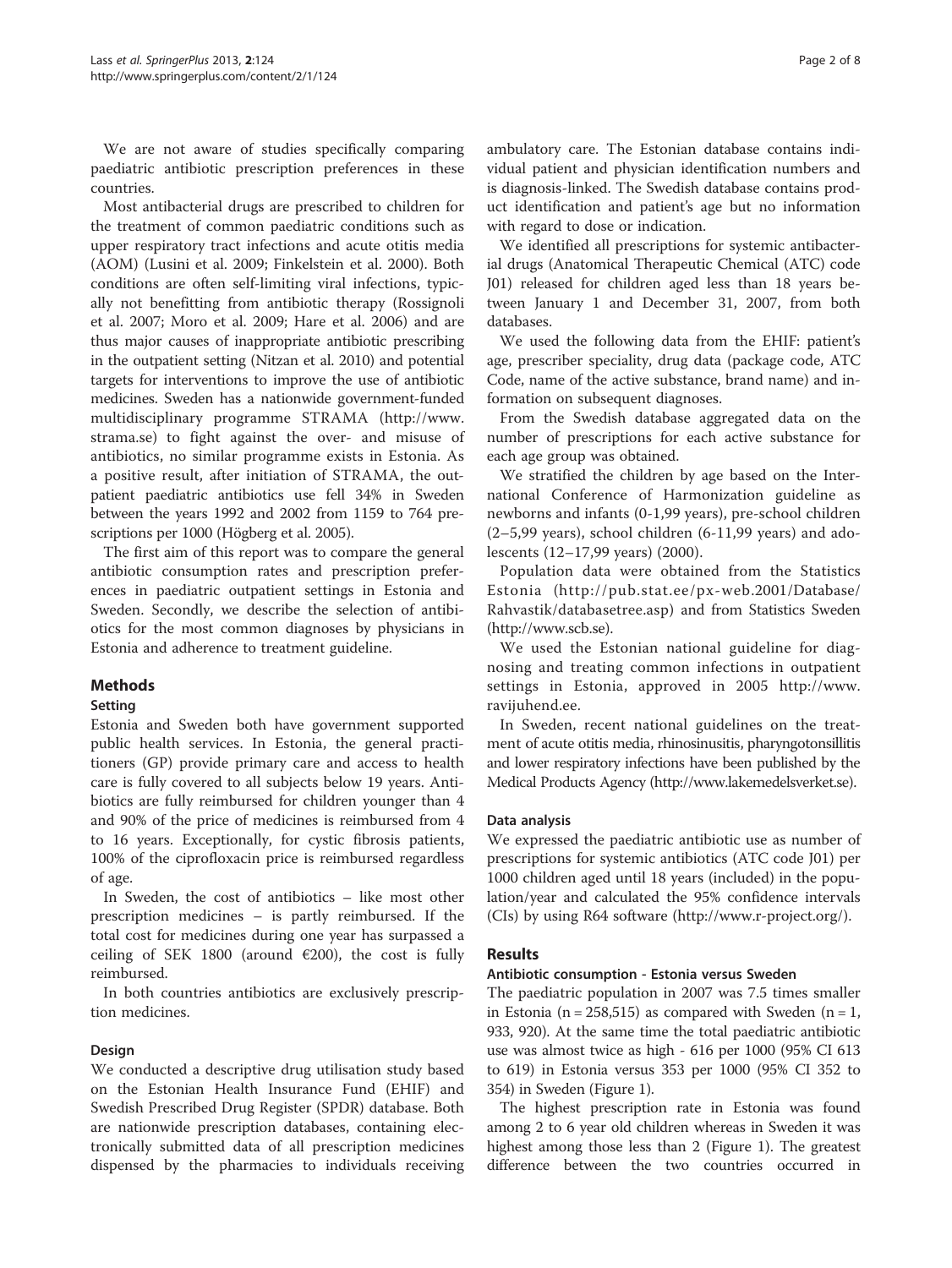<span id="page-2-0"></span>

preschool children (age 2 to 6y) – the Estonian children received more than twice as many prescriptions compared with their Swedish counterparts (1184 vs. 528 per 1000 children). Adolescents had the lowest rate of antibacterial prescriptions in both countries but the difference in favour of Sweden as in all other age groups was observed.

#### Prescription by antibiotic classes

A total of 55 different active substances (22 in Estonia and 50 in Sweden) were used. However, 90% of prescriptions were covered by 8 agents in both countries.

Penicillins were the most widely prescribed antibiotics with the similar prescription rate in both countries (Figure 1) but the ratio of penicillins of all prescriptions was significantly greater in Sweden than in Estonia (74% vs. 49%). In addition, the qualitative selection of penicillins differed considerably - extended spectrum penicillin amoxicillin or its combination with beta-lactamase inhibitor (amoxicillin + clavulanic acid) were commonly prescribed in Estonia whereas narrow spectrum penicillins (e.g. phenoxymethylpenicillin) predominated in Sweden (Figure [2](#page-3-0), Table [1](#page-4-0)). Penicillinase resistant penicillins (dicloxacillin and flucloxacillin) had a considerable use in Sweden, but were not available in Estonia.

Macrolides accounting for 24% of prescriptions were extensively used in Estonia (149 prescriptions per 1000) in all age groups, with the highest rates observed among children aged 6 to 17 years whereas in Sweden they were used less frequently (29 prescriptions per 1000; 8% of all prescriptions) (Figure 1). The types of macrolides also differed between countries – Estonian physicians preferred claritromycin (127 per 1000; Sweden 0.6 per 1000) but erythromycin was mainly prescribed in Sweden (21 per 1000, Estonia 3 per 1000).

Cephalosporins were the third most commonly used agents in Estonia (16%; 100 per 1000) but were less often

prescribed in Sweden (7.5%; 26 per 1000) (Figure 1). First generation cephalosporins (cefalexin, cefadroxil) were prescribed with equal frequency in both countries whereas the second-generation cephalosporins (cefuroxime, cefprozil) were more frequently used in Estonia compared to Sweden (68 vs. 1.4 per 1000, respectively). No third- or fourth-generation cephalosporins were used in Estonia but they were prescribed occasionally in Sweden.

Among other antibacterials, nitrofurantoin, quinolones and lincosamides were rarely prescribed in either country. Sulfonamides and trimetoprim was more often prescribed in Estonia (8%; 50 per 1000) than in Sweden (4.7%; 17 per 1000). Aminoglycosides were not prescribed for Estonian children and very rarely used in Sweden. In Swedish adolescents, tetracyclines were used twice as often than in Estonian 12-17 year olds (30 vs. 16 per 1000; Figure 1).

### Selection of antibiotics by Estonian physicians and adherence to treatment guideline

GPs were responsible for the majority (73%), paediatricians for 12% and ear, nose and throat (ENT) physicians for 9% of prescriptions. Other specialists made the remaining 6% of all prescriptions.

The most common diagnoses for which antibiotics were prescribed were acute bronchitis (ICD-10 code J20; 20% of all antibiotic prescriptions), non-suppurative AOM (H65; 16%) and acute tonsillitis (J03; 12%). Other common diagnoses were acute laryngitis and tracheitis (J04; 8.3%), acute pharyngitis (J02; 7.8%), croup and epiglottitis (J05; 7.2%); acute sinusitis (J01; 5.9%) and diseases of the genitourinary system (N00-N99; 3.8%) There were 2% of prescriptions for skin and soft tissue infections (L.00-L.30) and 2.4% for pneumonia (J.13-J.18) (WHO International Classification of Diseases, <http://www.who.int/classifications/icd/en/>).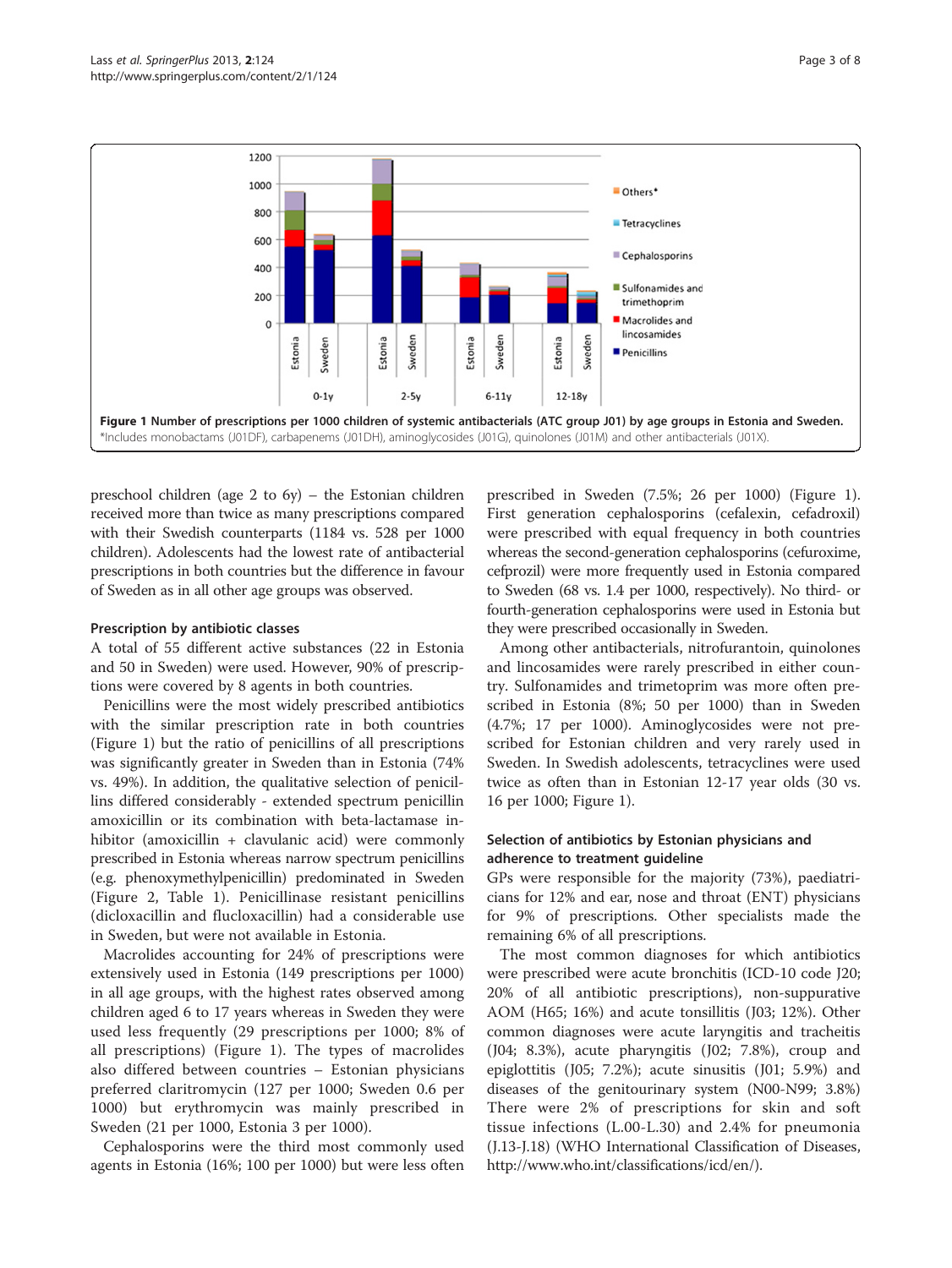<span id="page-3-0"></span>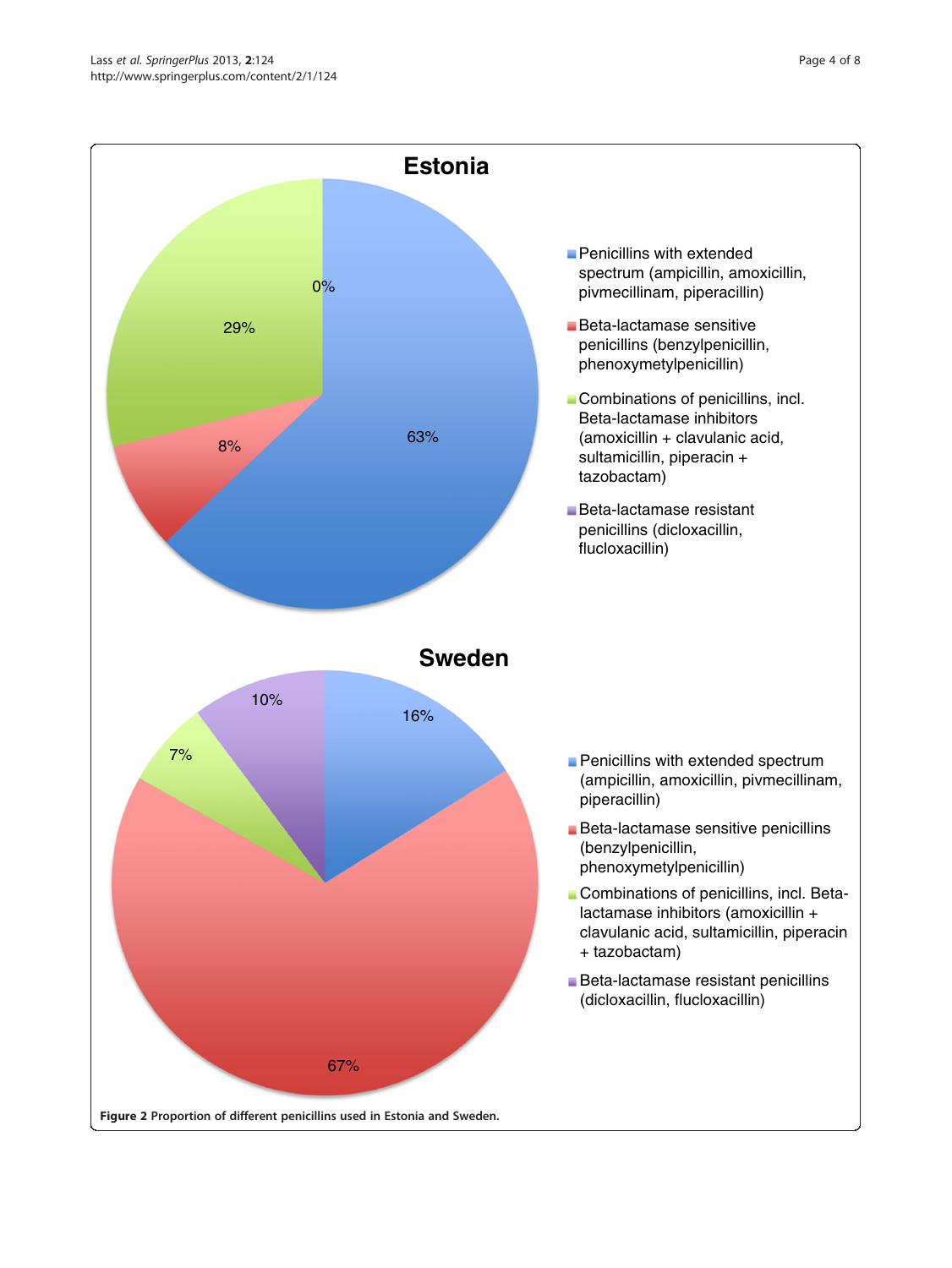<span id="page-4-0"></span>For acute bronchitis, 17 different antibiotics were prescribed in Estonia despite the guideline recommendation not to use antibiotics at all. Clarithromycin was the most commonly prescribed antibiotic, followed by amoxicillin and amoxicillin + clavulanic acid (Table [2](#page-5-0)).

For non-suppurative AOM, also 17 different antibiotics were prescribed, most commonly amoxicillin (in accordance with the guidelines) and amoxicillin + clavulanic acid, followed by cefprozil, cefuroxime and clarithromycin. There were 213 prescriptions per 1000 children less than 2 years of age and 87 prescriptions per 1000 for 2 to 18 years old children.

For acute tonsillitis, amoxicillin was most commonly prescribed, followed by phenoxymethylpenicillin; both were recommended by guidelines as first line treatment (Table [2\)](#page-5-0).

The antibiotic preference for acute bronchitis was the same between GPs, paediatricians and ENT specialists. Similarly, for non-purulent AOM, the choices coincided, except that GPs and ENT physicians preferably prescribed the second-generation cephalosporin cefprozil whereas paediatricians preferred cefuroxime. For acute tonsillitis, GPs predominantly prescribed amoxicillin, paediatricians prescribed phenoxymetylpenicillin and amoxicillin equally often whereas ENT physicians predominantly prescribed clarithromycin (Table [2](#page-5-0)).

The antibiotics prescriptions for Estonian children were equally divided between male and female subjects. Slightly more prescriptions were purchased for boys less than 2 years old compared to the girls at the same age and for adolescent girls compared to the adolescent boys (55% vs 45% for both age groups).

The frequency of prescriptions for systemic antibiotics per unique child purchased in 2007 in Estonia is described in the Table [3.](#page-6-0)

While comparing antibiotic consumption in ambulatory setting in Estonia and Sweden we observed that in both countries the paediatric antibiotic use is in low ranges (616 in Estonia and 353 in Sweden) as compared to Spain or France (over 1500 and 1000 prescriptions per 1000 children, respectively) (Sharland [2007](#page-7-0)). However, the Estonian children received twice as many prescriptions for antibacterials compared to Swedish counterparts. Secondly, similarly to a study conducted almost two decades ago in Estonian and Swedish University Hospitals (Kiivet et al. [1998](#page-7-0)) we noted differences in antibiotic prescription preferences in the two countries – most conspicuously, phenoxymethylpenicillin covered half of the prescriptions in Sweden, whereas amoxicillin and clarithromycin were preferred in Estonia.

The quantitative differences in antibiotic use between countries could not be explained by dissimilarities in resistance level of common outpatient microorganisms, which have been reported to be low in general in both countries. For example, in 2005 to 2009, the proportion of methicillin resistant S. aureus has ranged between 2% to 9% in Estonia and 0.5% to 1% in Sweden; no penicillin resistant S. pneumoniae among invasive strains has been reported in Estonia and the rate in Sweden was 0.1% to 2.5% (European Centre for Disease Prevention and Control [2999](#page-7-0)). A slightly higher number was reported among colonising strains of S. pneumoniae in Estonia; 6% of all isolates of S. pneumoniae were either penicillinnonsusceptible Streptococcus pneumoniae (PNSP) or resistant to erythromycin, but none showed resistance to penicillin (Tamm et al. [2007](#page-7-0)). Macrolide resistance of S. pyogenes is about 5% in Estonia (European Centre for Disease Prevention and Control [2999](#page-7-0)).

Our study brought also out the qualitative differences of ambulatory antibiotic use in children between two

|                | <b>Estonia</b>                 |            | Sweden                         |            |
|----------------|--------------------------------|------------|--------------------------------|------------|
|                | Amoxicillin                    | 189 (30.6) | Phenoxymethylpenicillin        | 169 (49.7) |
| 2              | Clarithromycin                 | 127 (20.6) | Amoxicillin                    | 35 (10.3)  |
| 3              | Amoxicillin + clavulanic acid  | 81 (13.2)  | Flucloxacillin                 | 26(7.5)    |
| $\overline{4}$ | Sulfamethoxazol + trimethoprim | 46 (7.4)   | Cefadroxil                     | 23(6.6)    |
| 5              | Cefprozil                      | 35(5.6)    | Erythromycin                   | 21(6)      |
| 6              | Cefuroxime                     | 34(5.5)    | Amoxicillin + clavulanic acid  | 16(4.9)    |
| 7              | Cefadroxil                     | 32(5.2)    | Trimethoprim                   | 9(2.7)     |
| 8              | Phenoxymethylpenicillin        | 24(4)      | Sulfamethoxazol + trimethoprim | 7(2)       |
| 9              | Azitromycin                    | 15(2.4)    | Pivmecillinam                  | 6(1.6)     |
| 10             | Doxycyclin                     | 6(1)       | Doxycyclin                     | 5(1.6)     |
|                | Others                         | 28(4.5)    | Others                         | 24.9(7)    |

Table 1 Antibiotic agents prescribed most commonly - number of prescriptions per 1000 children and percentage of all prescriptions (in the brackets)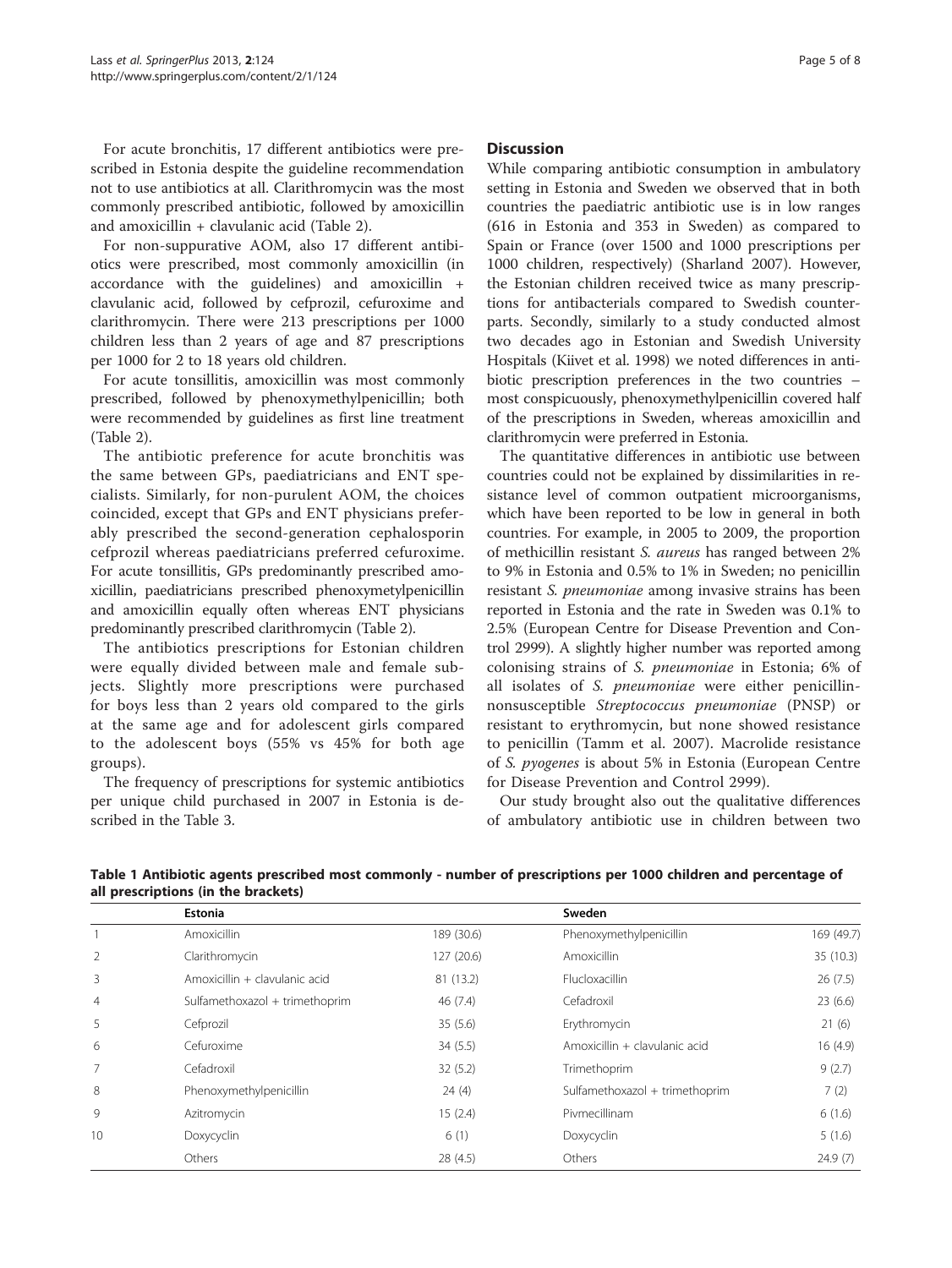<span id="page-5-0"></span>Table 2 Most common diagnoses in Estonia for which antibiotics are prescribed, guideline recommendations and the selection of drugs by physician speciality – percentage of prescriptions for specific diagnosis by speciality and No of prescriptions

| Diagnosis (Total No<br>of prescriptions)   | Primary<br>recommendation<br>in guidelines | <b>Alternative</b><br>recommendation<br>in guidelines | GPs                                                  | <b>Paediatricians</b>                                                             | Ear, nose and throat physicians                                                                            |
|--------------------------------------------|--------------------------------------------|-------------------------------------------------------|------------------------------------------------------|-----------------------------------------------------------------------------------|------------------------------------------------------------------------------------------------------------|
| <b>Acute bronchitis</b><br>$(n = 31,670)$  | Antibiotics not indicated                  | <b>NA</b>                                             | Clarithromycin<br>$(45\%; n = 11,658)$               | Clarithromycin (50.5%; $n = 2,342$ )                                              | Clarithromycin (59%; $n = 39$ )                                                                            |
|                                            |                                            |                                                       | <b>Amoxicillin</b><br>$(28\%; n = 7,243)$            | Amoxicillin (22%; $n = 1,040$ ) Amoxicillin<br>+ clavulanic acid (9%; $n = 418$ ) | Amoxicillin (18%; $n = 12$ ) Amoxicillin + clavulanic acid<br>$(9\% n = 6)$                                |
|                                            |                                            |                                                       | Amoxicillin + clavulanic<br>acid (10%; $n = 2,486$ ) |                                                                                   |                                                                                                            |
| Non-suppurative<br>otitis media            | Amoxicillin or penicillin                  | Macrolide if<br>penicillin allergy                    | <b>Amoxicillin</b><br>$(46\%; n = 7.616)$            | Amoxicillin (49%; $n = 1,432$ )                                                   | Amoxicillin $(41\%; n = 2.522)$                                                                            |
| $(n = 26, 130)$                            |                                            |                                                       | Amoxicillin + clavulanic<br>acid $(24\%; n = 3,859)$ | Amoxicillin + clavulanic acid<br>$(17\%; n = 497)$                                | Amoxicillin + clavulanic acid (21%; $n = 1306$ )                                                           |
|                                            |                                            |                                                       | Cefprozil (11%; n = 1,757)                           | Cefuroxim $(13\%; n = 381)$                                                       | Cefprozil (12%; $n = 742$ )                                                                                |
| <b>Acute tonsillitis</b><br>$(n = 18,890)$ | Phenoxymethylpenicillin<br>or amoxicillin  | Macrolide if<br>penicillin allergy                    | <b>Amoxicillin</b><br>$(30\%; n = 4,443)$            | Phenoxymethylpenicillin (27%; $n = 719$ )                                         | Clarithromycin (24%; n = 228) Cefadroxil (16%; n = 145)<br>Amoxicillin + clavulanic acid (14%; $n = 131$ ) |
|                                            |                                            |                                                       | Cefadroxil<br>$(18\%; n = 2,598)$                    | Amoxicillin (27%; $n = 719$ ) Amoxicillin +<br>clavulanic acid $(13\%; n = 339)$  |                                                                                                            |
|                                            |                                            |                                                       | Phenoxymethylpenicillin<br>$(15\%; n = 2,201)$       |                                                                                   |                                                                                                            |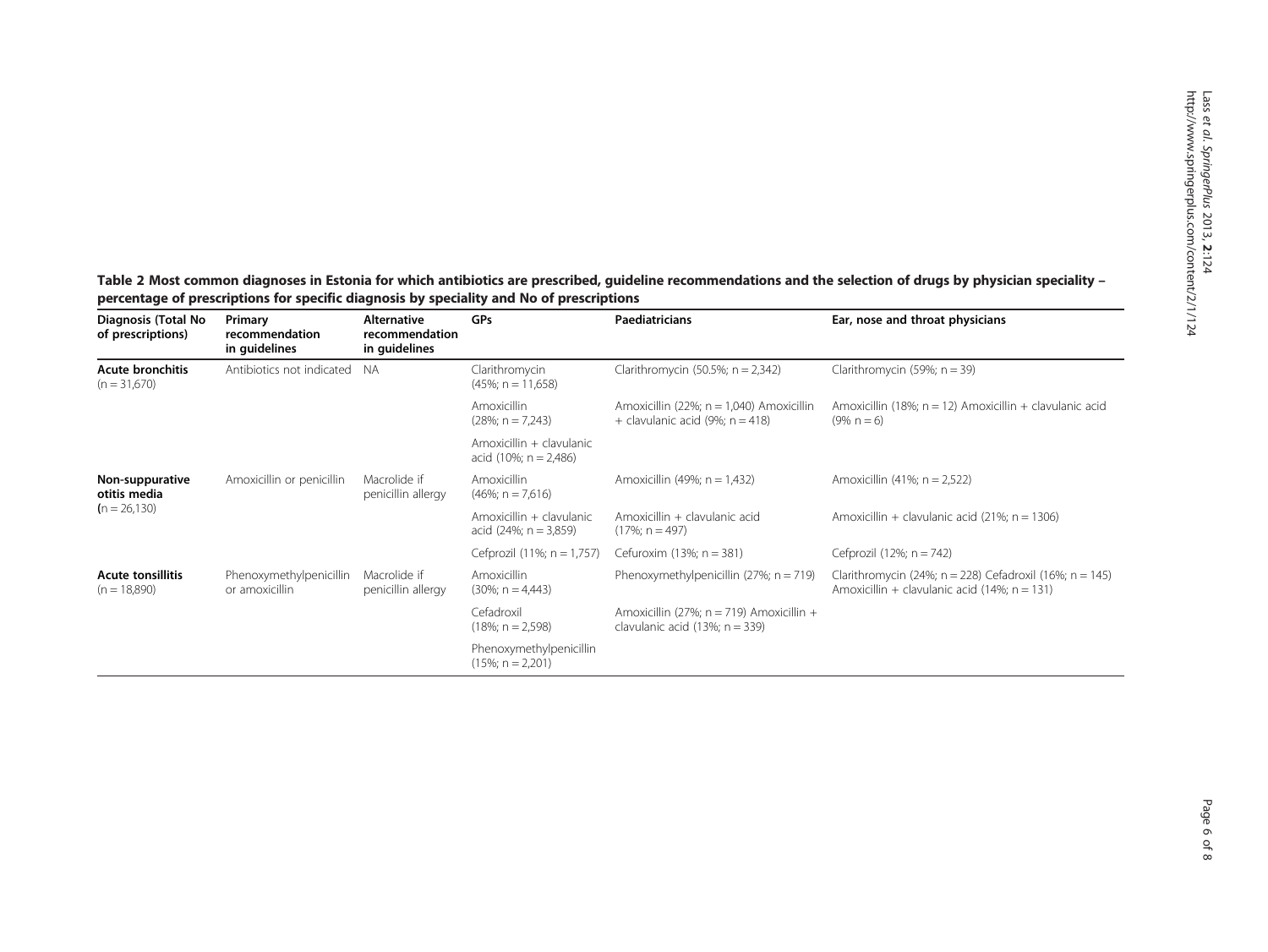| Number of prescriptions for                | Frequency                              | Percentage of children | Cumulative percentage |
|--------------------------------------------|----------------------------------------|------------------------|-----------------------|
| systemic antibiotics for child<br>per year | (Number of children with prescription) | with prescription      |                       |
| prescription                               | 51849                                  | 57.67                  | 57.67                 |
| 2 prescriptions                            | 21235                                  | 23.62                  | 81.29                 |
| 3 prescriptions                            | 9105                                   | 10.13                  | 91.42                 |
| 4 prescriptions                            | 4128                                   | 4.59                   | 96.01                 |
| 5 prescriptions                            | 1898                                   | 2.11                   | 98.12                 |
| 6 prescriptions                            | 892                                    | 0.99                   | 99.11                 |
| 7 prescriptions                            | 413                                    | 0.46                   | 99.57                 |
| 8 or more prescriptions                    | 387                                    | 0.43                   | 100                   |

<span id="page-6-0"></span>Table 3 The frequency of prescriptions for systemic antibiotics per unique child prescribed in 2007

countries suggesting that in countries with low rates of antibiotic resistance among outpatient pathogens (e.g. Estonia) narrow spectrum penicillins could be used instead of wide spectrum agents. The reasons why Estonian physicians tend to prescribe wide spectrum agents have not been systematically studied but the likely reasons could involve the relatively liberal guideline recommendations. For example, for acute tonsillitis, the Estonian guidelines, in addition to phenoxymethylpenicillin recommend amoxicillin despite the fact that S. pyogenes is uniformly susceptible to penicillin (Hraoui et al. [2011\)](#page-7-0). Other reasons could involve the pressure from parents to receive the newest agents, a limited option for etiologic diagnosis in outpatient setting, the promotional activities of pharmaceutical industry, the lack of detailed knowledge due to poor dissemination of guidelines or simply poor adherence to guidelines (Hedin et al. [2006](#page-7-0)). The latter reason could apparently be supported by the significant amount (20%) of antibiotic prescriptions for acute bronchitis, a disease not requiring antibiotic treatment at all. Poor adherence to guidelines is also suggested by the wide use of macrolides in Estonia although they are only recommended for patients with penicillin allergy or high use of oral cephalosporins, which are the second or third choice agents according to the Estonian guideline. We also show that in Estonia 65% of prescriptions for trimetoprim-sulfamethoxazol were for acute upper respiratory infections despite the indications being exacerbation of chronic bronchitis and genitourinary infections.

Secondly, macrolides were extensively used in Estonia vs. Sweden, accounting for 24% and 8% of all prescriptions, respectively. The extended use of macrolides has been related to increased carriage of penicillin nonsusceptible S.pneumoniae (Lusini et al. [2009\)](#page-7-0) and the inappropriate prescription of macrolides was one of the targets for the STRAMA programme (Mölstad et al. [2008\)](#page-7-0). The choice of macrolide also differed between countries, clarithromycin predominating in Estonia while the parent drug erythromycin was mainly used in Sweden.

The preference of clarithromycin by Estonian prescribers could possibly be explained by the easier administration scheme - twice as compared to four times daily. Slightly better tolerability in terms of gastrointestinal side effects of clarithromycin compared to erythromycin has also been reported (Lee et al. [2008\)](#page-7-0).

Similar to other studies (Otters et al. [2004](#page-7-0); Finkelstein et al. [2000\)](#page-7-0) almost a half of prescriptions were made for respiratory tract infections like bronchitis, laryngitis, pharyngitis, AOM and sinusitis which rarely are caused by bacteria - and for which Estonian guidelines recommend not to use antibiotics or - for AOM - suggest to use 'wait and see strategy' in children above 2. The reasons for this non-adherence to guidelines are probably similar to those suggested above but they have not been systematically studied.

## Study strengths and limitations

The strength of this study is the lack of selection bias as the databases cover the entire paediatric populations in Estonia and Sweden. Although the data collected in Estonia are more detailed than that collected in Sweden, the method and reliability of data collection is similar between the countries, offering the potential for comparative estimates of the extent of antibiotic use by age groups.

An apparent weakness of the study comes from the fact that the Swedish data collection is not diagnose-linked so we were not able to assess the guideline adherence in Sweden.

Nor was it possible to describe between-country variability of dose regimens and duration of treatment. In order to study between-country variability in treatment practices including choice of antibiotics for different conditions, a prospective study would be required.

One possible limitation could be the fact that we used only data from one year. As our main aim was to compare the prescription preferences of paediatric